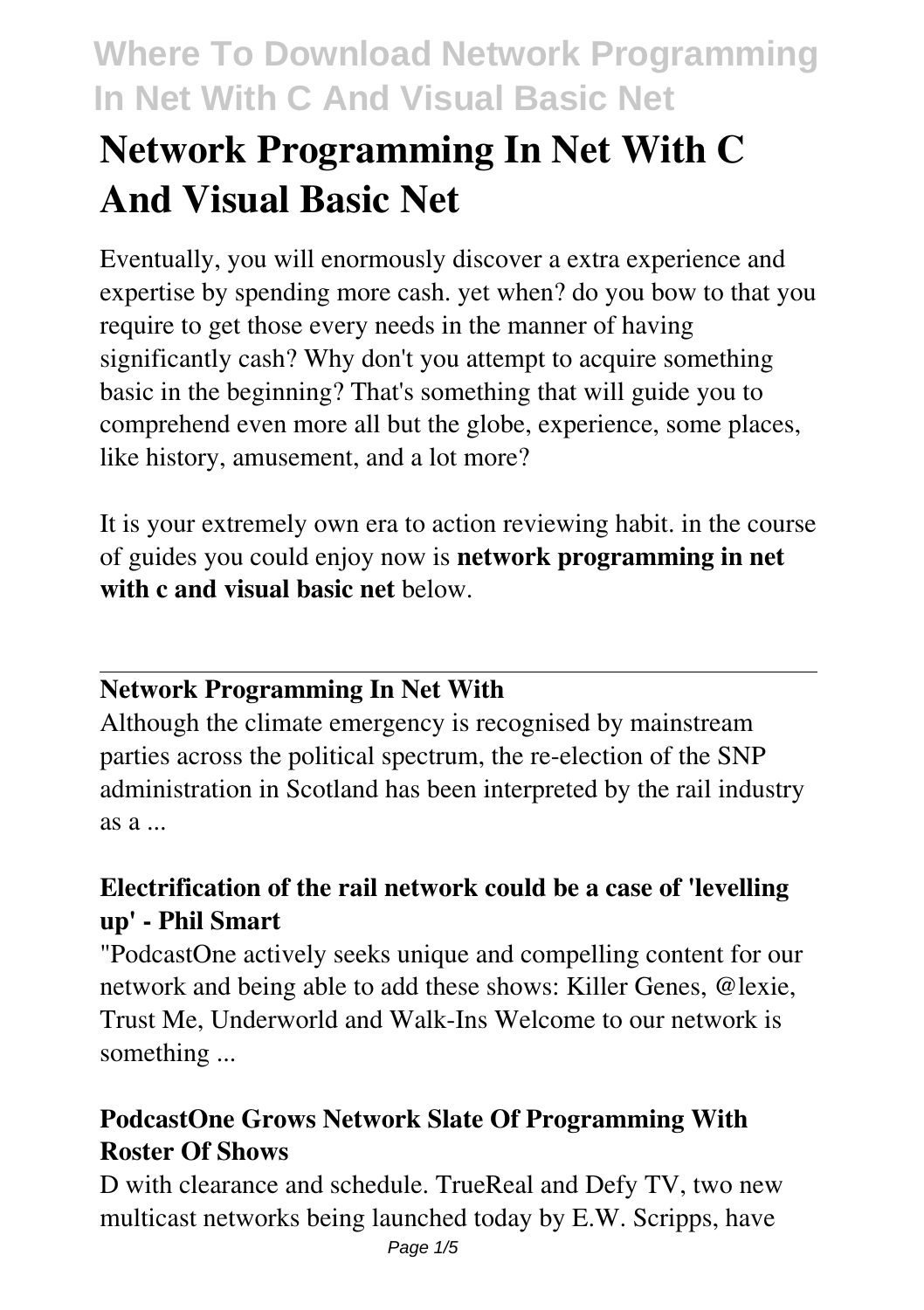been cleared in 92% of U.S. households, the company said. In ...

#### **E.W. Scripps' Defy and TrueReal, New Reality TV Networks Aimed At Men And Women, Debut In 92% Of U.S. Homes – Update**

One bonus of Magnolia Network's extra runway from the COVID-19 delay is that the July 15 bow on Discovery+ brings with it a rather full slate — 26 original series featuring such eclectic ...

#### **Inside Chip and Joanna Gaines' Magnolia Network Strategy**

Title II classification of broadband would have offered significant consumer protections during the pandemic. However, net neutrality regulations take into account the actions of only internet service ...

#### **The Coronavirus Pandemic and Network Neutrality Implications**

This is an EPIC development for our network, one of many to come, and we're thrilled to offer you this new way to watch our news programming. Whether you're a traditional website reader ...

#### **Expanding Our Vast Horizons... ANN Now Available on Roku and FireTV!**

Digital Garage, Inc. (TSE first section: 4819; HQ: Tokyo; Representative Director, President Executive Officer and Group CEO: Kaoru Hayashi; DG) establishes the Open Network Lab & ESG I Investment

#### **Digital Garage Establishes Open Network Lab & ESG I "Earthshot Fund" for Startups in the ESG Field**

Pacifica Radio Network Leadership Election - The failure is a tragedy for the left. But there is hope for a New Day, at least until July 7.

### **Pacifica Radio Network Leadership Election** Page 2/5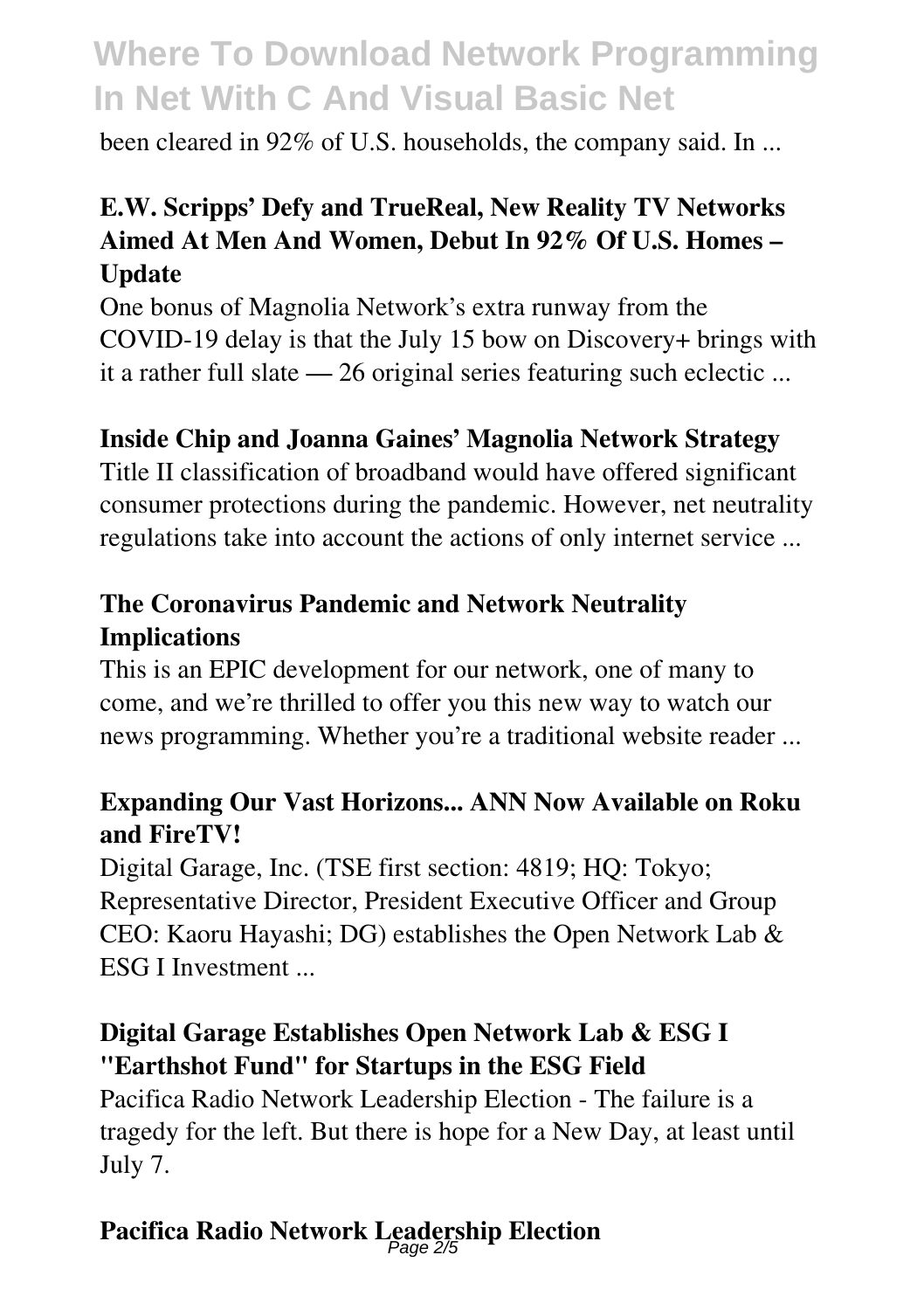Clinch High School teachers Brittney Rhoton and Misty Williams were selected to participate in the TSIN MEEP program to help close a growing skills gap in manufacturing and engineering fields. The ...

#### **Clinch teachers selected for state program focused on manufacturing, engineering**

Outcrop Silver & Gold Corporation ("Outcrop") (TSXV: OCG) (OTCPK: MRDD.F) (DE: MRG1) is pleased to announce that it has established an at-the-market equity program (the "ATM Program"). The ATM Program ...

#### **Outcrop Silver & Gold Establishes At-The-Market Equity Program**

Funded through Natural Resources Canada's Electric Vehicle and Alternative Fuel Infrastructure Deployment Initiative, all fast chargers will be available for public use by early winter. Canada Clean<sub>BC</sub>

#### **Canada invests in new EV fast chargers across British Columbia**

Flux is set to expand with deployment of 20 additional apps, a developer grants program and the launch of XDAO governance.HANOVER, PA / ...

#### **Flux Expanding It's Decentralized Cloud Computing Network**

GREEN BAY – Que El-Amin remembers the challenges he and his brother Khalif El-Amin faced while expanding their first business. It was 2008 – way before social media, Google business listings and Yelp ...

### **Blueprint Green Bay, a new business development program, will support startups owned by minorities, women and veterans**

Two major health philanthropies—one national and one state-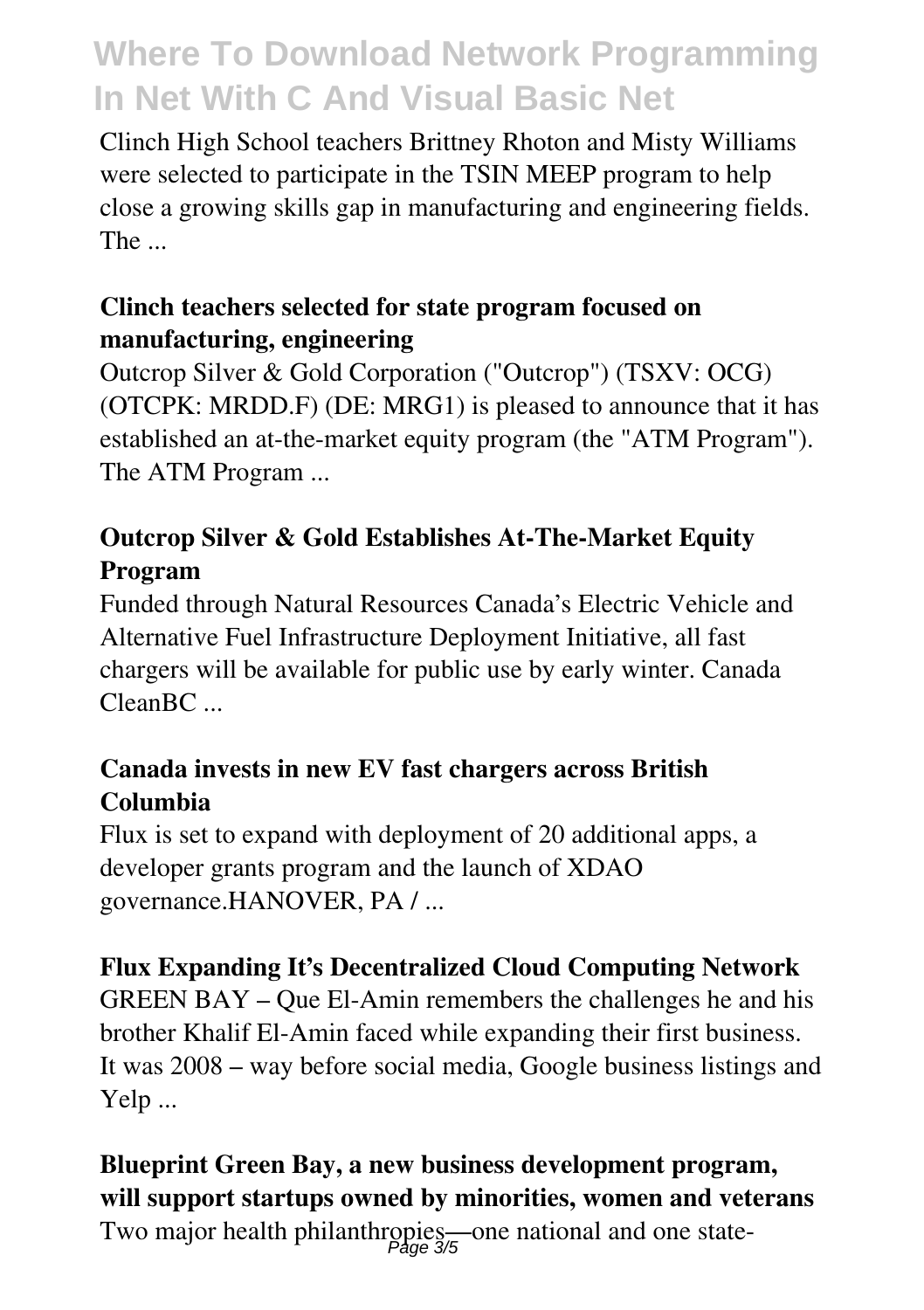focused—have been working on advancing safety-net payment reform, addressing the rural hospital closure crisis, and advocating for coverage ...

#### **How Two Funders Collaborated To Address Challenges In The Safety Net And Rural Health Care**

The Clearday Network program enables non-acute home care agencies to offer innovative premium care services based on the Clearday at Home™ platform, Clearday's virtual care service that supports ...

#### **Clearday Announces Launch of Clearday Network™ Alliance Program for Home Care Agencies**

Critics say the fast-growing Alternatives to Abortion program is secretive and a "waste" of money. But the program has strong supporters in the Republican-controlled Legislature who say it helps those ...

#### **An anti-abortion program will receive \$100 million in the next Texas budget, but there's little data on what's being done with the money**

The Aero-News Network, in an exciting 12 year-long ... countdown clock), will be available for all live programming via www.airbornelive.net. Two more days of informative LIVE interviews ...

#### **The Twelfth Year of LIVE Coverage of the AEA Convention Starts June 22!**

Texas lawmakers created a small program with a big goal: persuading women not to have abortions. It was given a few million in federal anti-poverty dollars and saw fewer than a dozen people its first ...

#### **An anti-abortion program will receive \$100 million in the next Texas budget**